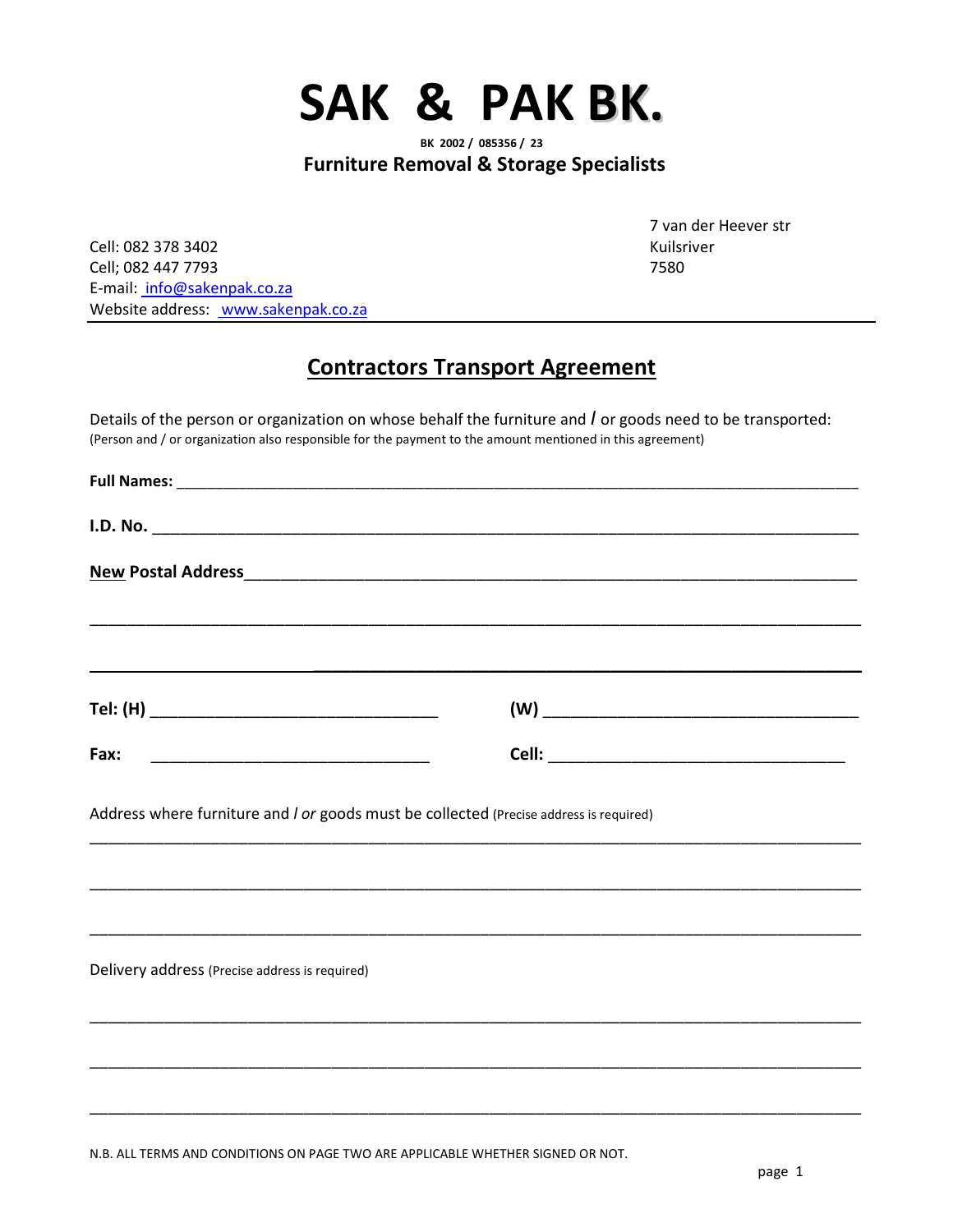# **Terms and Conditions to Transport Agreement**

- **" Sak & Pak** " Indicates Sak & Pak Furniture Removals and includes employees and agents.
- **"Sender"** Indicates the owner of the furniture and/or goods or the person that has legal title on the furniture and/or goods or any legally authorized agent of the sender.
- **"Sub-contractor"** Indicates the contractor who render the service on behalf of **Sak & Pak**
	- 1) All amounts mentioned in this agreement will be payable as follows:
		- (A) A deposit is payable on acceptance of this Agreement.
		- (B) The difference must reflect on our bank statement on loading date.
		- (C) EFT must be done three working days prior to loading date.
	- 2) The quotation is only on the furniture and/or goods as specified on the inventory and all extra items will only be included at additional cost and on condition that there is space available on the truck.
	- 3) The basis of this agreement is that all furniture and/or goods will be transported solely on the risk of the sender and that **Sak & Pak** will under no circumstances be responsible for any loss whatsoever. (Long distance loads excluded).
	- 4) On request Insurance can be arranged by **Sak & Pak** at an additional cost of 1.5% of the total load value. The cost of mentioned cover will be solely for the senders account.
	- 5) **Sak & Pak** retains the right to withhold all furniture and/or goods until such time the account is settled in full.
	- 6) All payment must be done in advance, or in cash at the loading address to the truck driver. No unloading will commence until account is settled in full.
	- 7) No loose or unpacked items will be transported. If necessary **Sak & Pak** will do the packing of such items in boxes @ R80 per box.
	- 8) The sender nominates herewith the domicilium citandi executandi for all purposes the off loading address on this agreement and the postal address on this agreement will serve as the address whereby all notices according to this agreement will be directed. These notices will be considered as delivered after seven (7) days from posting date.
	- 9) Any changes to this agreement will be deemed illegal, unless fully signed by both parties involved.
	- 10) If sender wants to cancel this agreement for any reason more than ten (10) days before the loading date 50% of the amount mentioned in this agreement will be payable before Sak & Pak will consider such cancelation. If the sender wants to cancel this agreement less than ten (10) days before the loading date 100% of the amount mentioned in this agreement will be payable before Sak & Pak will consider such cancelation.
	- 11) The sender must ensure that everything on the inventory is loaded on the truck, and after off-loading nothing was left behind.
	- 12) The sender must make sure that all cabinets are empty; otherwise Sak & Pak will do it at an extra cost of R80 per box that we pack.
	- 13) Fridges and freezers must be defrosted and dry.
	- 14) Sender and organization are both responsible for the payment to the amount mentioned in this agreement.
	- 15) Sender understand and agrees that **Sak & Pak** may at any time and without prior notice make use of a subcontractor to do the relocation.
	- 16) If truck can't reach both addresses within 30 meters we may make use of a shuttle service which will be for Senders account

## **I acknowledge and accept the above mentioned terms and conditions.**

Signature \_\_\_\_\_\_\_\_\_\_\_\_\_\_\_\_\_\_\_ Date \_\_\_\_\_\_\_\_\_\_\_\_\_\_\_\_\_\_ 20\_\_\_\_\_